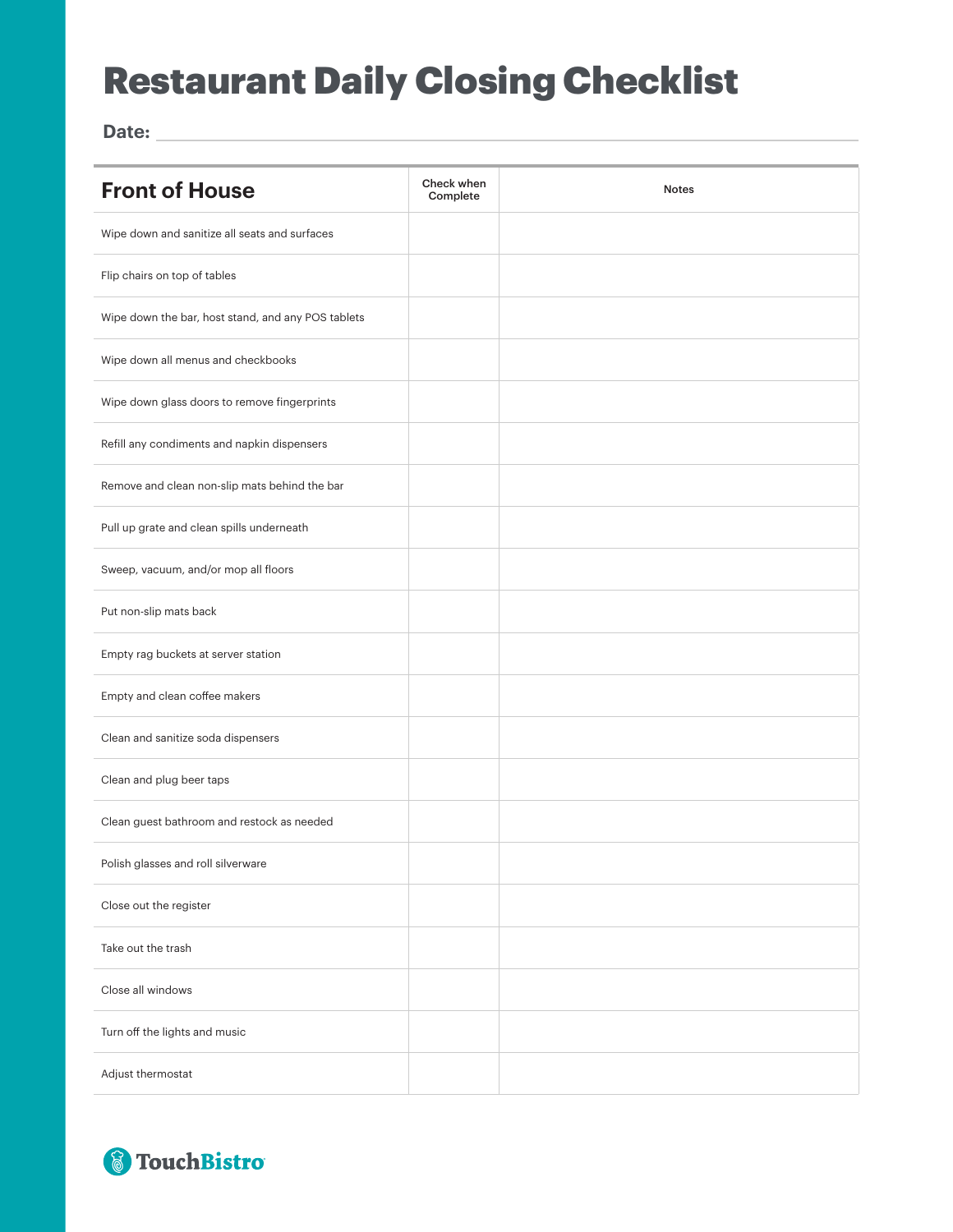## Restaurant Daily Closing Checklist

**Date:**

| <b>Back of House</b>                                                       | Check when<br>Complete | <b>Notes</b> |
|----------------------------------------------------------------------------|------------------------|--------------|
| Remove non-slip mats and clean them                                        |                        |              |
| Sweep and mop all floors                                                   |                        |              |
| Put back non-slip mats                                                     |                        |              |
| Empty kitchen trash cans                                                   |                        |              |
| Wash and/or sanitize all cooking utensils,<br>cutting boards, pans, etc.   |                        |              |
| Empty the dishwasher                                                       |                        |              |
| Clean and sanitize all prep areas and line stations                        |                        |              |
| Scrub the flattop and change fryer oil                                     |                        |              |
| Clean and restock the employee bathroom                                    |                        |              |
| Tidy the break room                                                        |                        |              |
| Take stock of inventory and adjust any orders                              |                        |              |
| Consolidate containers of the same foods                                   |                        |              |
| Date and label all food that hasn't been dated or labeled                  |                        |              |
| Rotate inventory in fridge (first in, first out)                           |                        |              |
| Restock all line stations                                                  |                        |              |
| Ensure all perishable foods are properly stored                            |                        |              |
| Check the temperature of freezers and fridges                              |                        |              |
| Check that the walk-in and any other fridges<br>or freezers are shut tight |                        |              |
| Turn off all heaters, ovens, and gas stoves                                |                        |              |
| Make sure all other equipment and<br>appliances are turned off             |                        |              |
| Make prep list for tomorrow's prep cook                                    |                        |              |
| Lock back doors                                                            |                        |              |